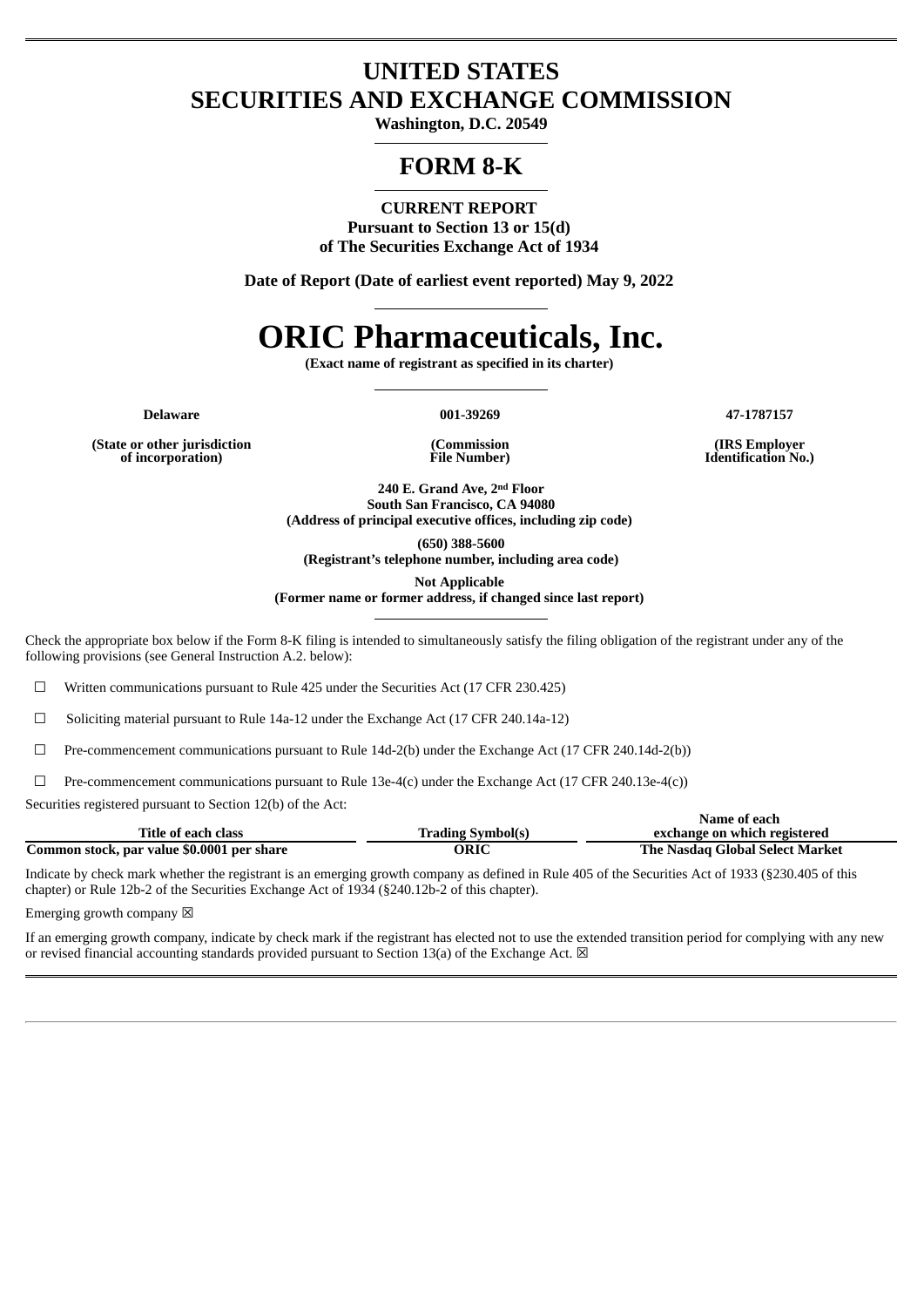#### **Item 2.02 Results of Operations and Financial Condition.**

On May 9, 2022, ORIC Pharmaceuticals, Inc. issued a press release announcing its financial results for the fiscal quarter ended March 31, 2022. A copy of the press release is attached hereto as Exhibit 99.1 and is incorporated herein by reference.

All of the information furnished in this Item 2.02 and Item 9.01 (including Exhibit 99.1) shall not be deemed to be "filed" for purposes of Section 18 of the Securities Exchange Act of 1934, as amended (the "Exchange Act"), or otherwise subject to the liabilities of that section, nor shall it be deemed incorporated by reference into any filing under the Securities Act of 1933, as amended (the "Securities Act"), or the Exchange Act, except as shall be expressly set forth by specific reference in such a filing.

#### **Item 9.01 Financial Statements and Exhibits.**

#### (d) Exhibits

| <b>Exhibit No.</b> | <b>Description</b>                                                        |
|--------------------|---------------------------------------------------------------------------|
| 99.1               | Press Release dated May 9, 2022                                           |
| 104                | Cover Page Interactive Data File (embedded with the Inline XBRL document) |

2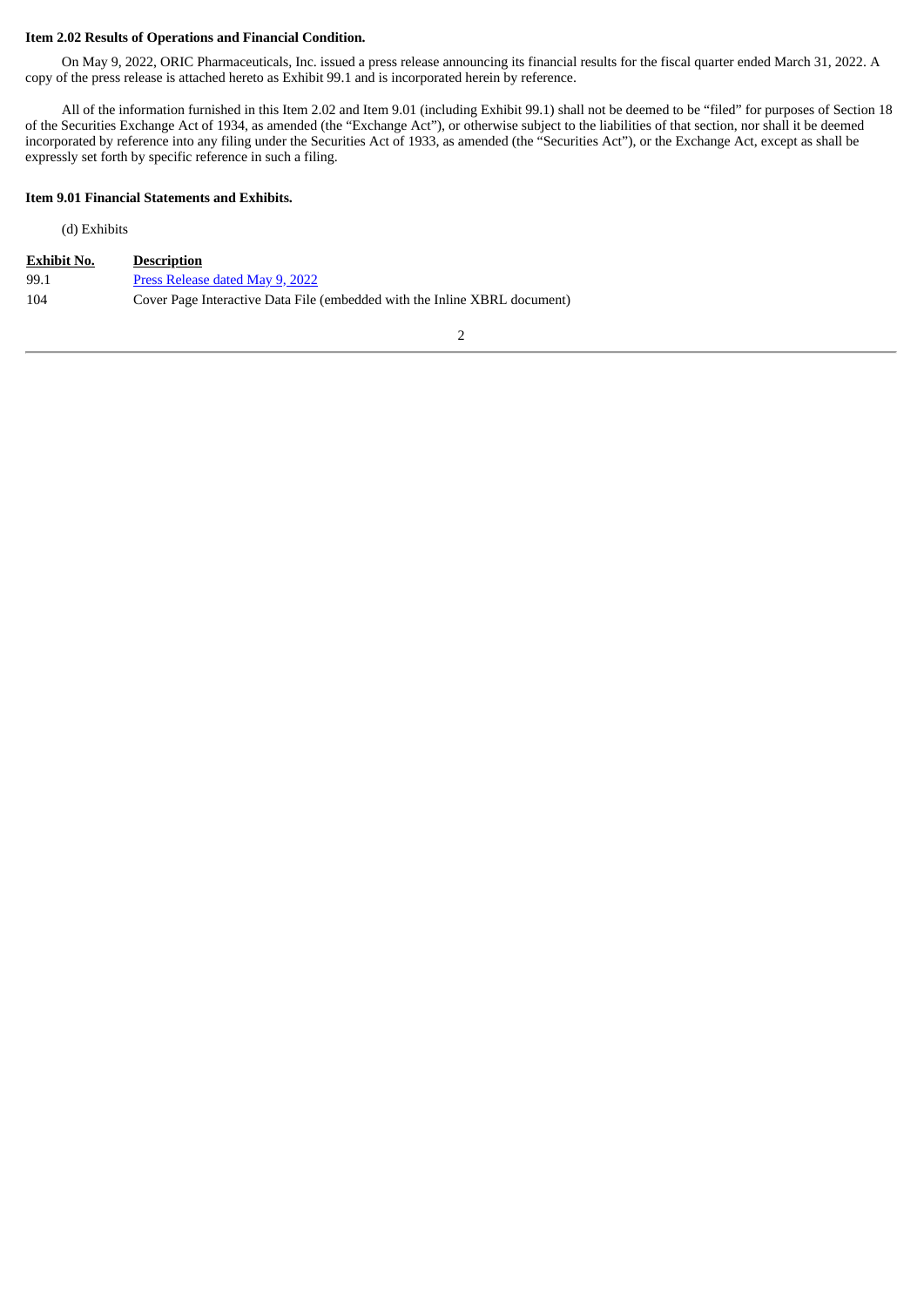#### **SIGNATURES**

Pursuant to the requirements of the Securities Exchange Act of 1934, the registrant has duly caused this report to be signed on its behalf by the undersigned hereunto duly authorized.

# **ORIC PHARMACEUTICALS, INC.**

Date: May 9, 2022

By: /s/ Dominic Piscitelli Dominic Piscitelli Chief Financial Officer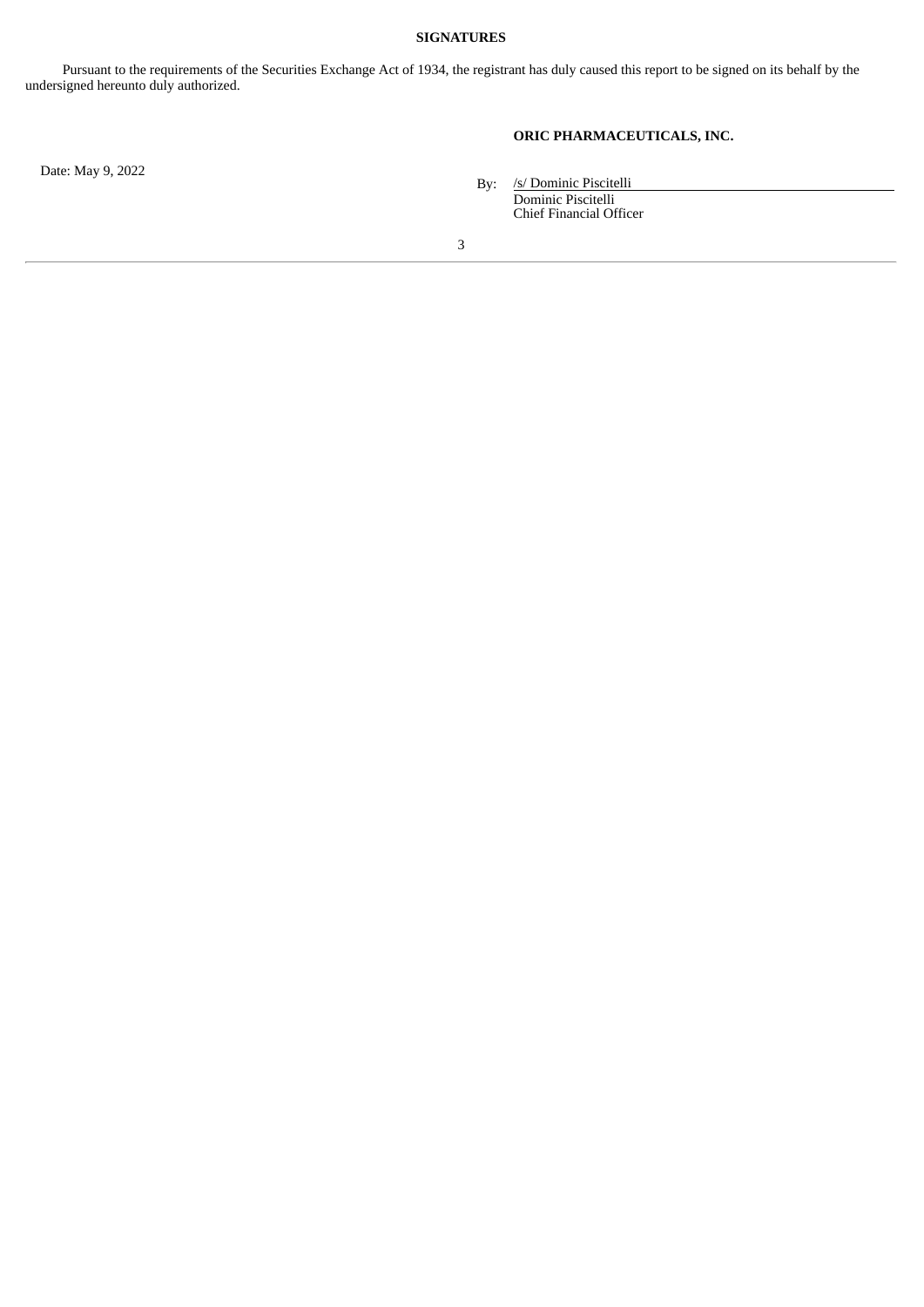# **ORIC Pharmaceuticals Reports First Quarter 2022 Financial Results and Operational Update**

<span id="page-3-0"></span>*Three ongoing single agent Phase 1 programs, ORIC-533 in multiple myeloma, ORIC-114 in EGFR/HER2 cancers, and ORIC-944 in prostate cancer, all expected to report initial data in 1H2023*

*Four preclinical presentations at the 2022 AACR Annual Meeting*

*Cash and investments of \$256.2 million expected to fund current operating plan into 2H 2024*

**SOUTH SAN FRANCISCO and SAN DIEGO, CA – May 9, 2022 – ORIC Pharmaceuticals, Inc. (Nasdaq: ORIC), a clinical** stage oncology company focused on developing treatments that address mechanisms of therapeutic resistance, today reported financial results and operational updates for the quarter ended March 31, 2022.

"We continue to make steady progress in advancing our pipeline of novel oncology candidates," said Jacob M. Chacko, MD, chief executive officer, "We expect to report initial data from our three ongoing studies in the first half of 2023, which includes our Phase 1b single agent trials for ORIC-533, our orally bioavailable CD73 inhibitor, ORIC-114, our brain penetrant EGFR/HER2 inhibitor, and ORIC-944, our embryonic ectoderm development (EED) inhibitor."

## **First Quarter 2022 and Other Recent Highlights**

**Preclinical Data Presented at AACR:** In April 2022, ORIC disclosed new preclinical data in three poster presentations and one oral presentation at the 2022 American Association for Cancer Research (AACR) Annual Meeting.

#### *ORIC-533: Oral Small Molecule CD73 Inhibitor*

ORIC-533 is a highly potent, orally bioavailable small molecule inhibitor of CD73 that has demonstrated more potent adenosine inhibition in preclinical studies compared to an antibody approach and other small molecule inhibitors of the adenosine pathway. In preclinical studies, ORIC-533 overcame immune suppression and triggered significant lysis and cell death of multiple myeloma cells in an assay comprised of autologous bone marrow microenvironment. A Phase 1b trial with ORIC-533 as a single agent in multiple myeloma is enrolling patients, and the company expects to report initial Phase 1b data from this trial in the first half of 2023.

## *ORIC-114: EGFR/HER2 Inhibitor*

ORIC-114 is a brain penetrant, orally bioavailable, irreversible inhibitor designed to selectively target EGFR and HER2 with high potency against exon 20 insertion mutations. In preclinical studies, ORIC-114 achieved tumor regressions in an EGFR exon 20 NSCLC model with superior efficacy relative to CLN-081 and demonstrated greater anti-tumor activity compared to mobocertinib (TAK-788) in an intracranial NSCLC model. A Phase 1b trial with ORIC-114 as a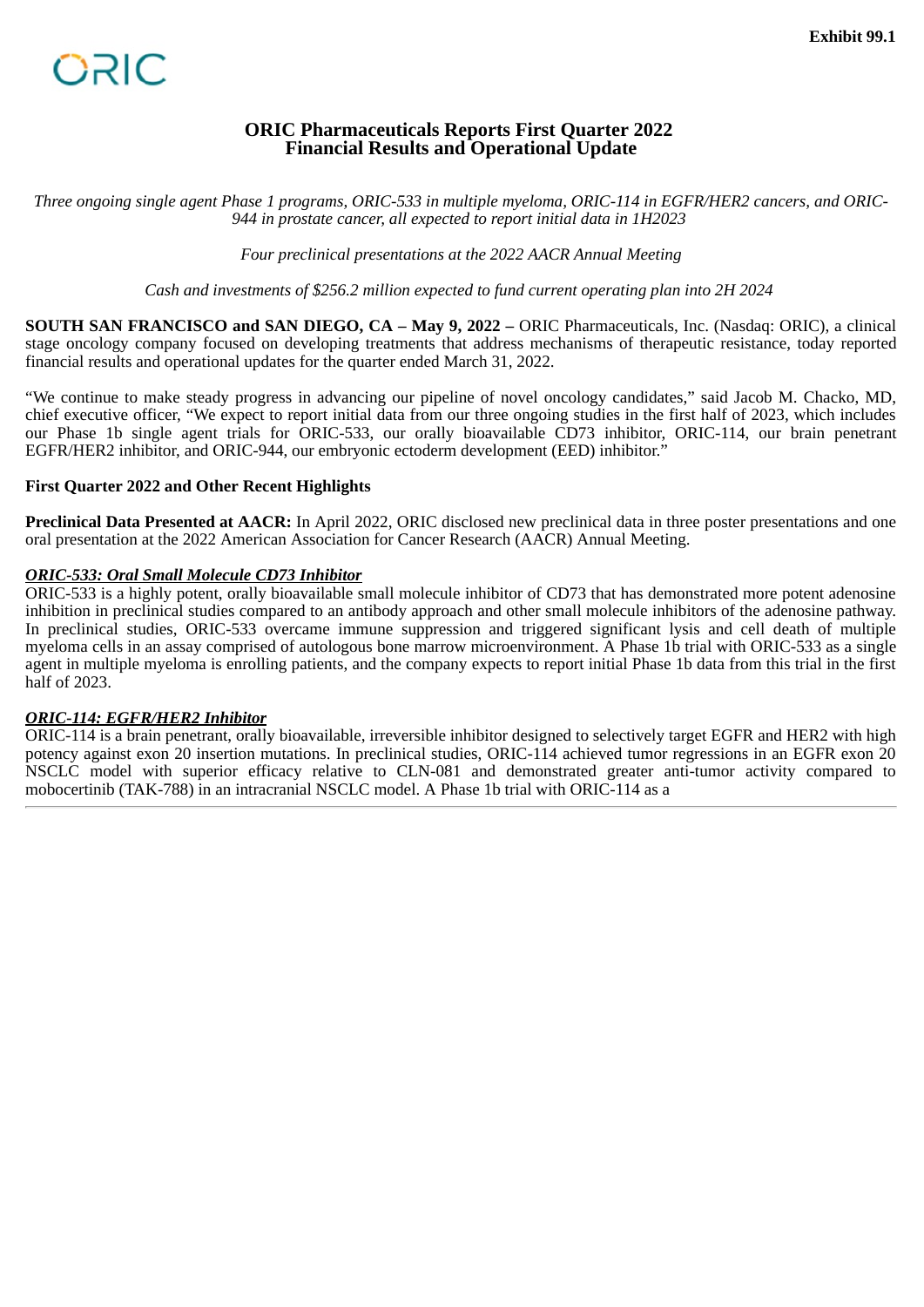single agent is enrolling patients with advanced solid tumors with EGFR or HER2 exon 20 alterations or HER2 amplification and allows for patients with CNS metastases that are either treated or untreated but asymptomatic. The company expects to report initial Phase 1b data from this trial in the first half of 2023.

# *ORIC-944: PRC2 Inhibitor*

ORIC-944 is a potent and selective allosteric inhibitor of polycomb repressive complex 2 (PRC2) that targets its regulatory embryonic ectoderm development (EED) subunit and has demonstrated single agent efficacy in multiple enzalutamide-resistant prostate cancer models in preclinical studies. A Phase 1b trial with ORIC-944 as a single agent is enrolling patients with metastatic prostate cancer, and the company expects to report initial Phase 1b data from this trial in the first half of 2023.

## *PLK4 Inhibitor Program*

In March, the company announced a small molecule therapeutic program intended to address a mechanism of innate resistance found in a subset of breast cancers, specifically a synthetic lethal interaction of polo-like kinase 4 (PLK4) inhibition in tumors bearing a TRIM37 DNA amplification. ORIC discovered novel, potent, orally bioavailable small molecule inhibitors of PLK4 that are highly selective and achieved strong anti-tumor activity of TRIM37 high xenograft tumors, with corresponding pharmacodynamic effects and no body weight loss. The PLK4 inhibitor program is currently in lead optimization.

#### **Anticipated Program Milestones**

ORIC anticipates the following upcoming milestones:

- ORIC-533: Initial Phase 1b data in 1H 2023
- ORIC-114: Initial Phase 1b data in 1H 2023
- ORIC-944: Initial Phase 1b data in 1H 2023

#### **First Quarter 2022 Financial Results**

- **Cash, Cash Equivalents and Investments:** Cash, cash equivalents and investments totaled \$256.2 million as of March 31, 2022, which the company expects will fund its current operating plan into the second half of 2024.
- **R&D Expenses:** Research and development (R&D) expenses were \$16.8 million for the three months ended March 31, 2022, compared to \$11.7 million for the same period in 2021, an increase of \$5.1 million. The increase was primarily driven by an increase in external expenses related to the advancement of ORIC-533, ORIC-114, ORIC-944 and our other product candidates of \$4.6 million, offset by a decrease in ORIC-101 costs of \$0.7 million due to the discontinuation of the program in the first quarter of 2022. Higher internal expenses related to higher personnel costs, including additional non-cash stock-based compensation of \$0.5 million, also contributed to the increase in research and development expenses.
- **G&A Expenses:** General and administrative (G&A) expenses were \$6.4 million for the three months ended March 31, 2022, compared to \$4.9 million for the same period in 2021, an increase of \$1.6 million. The increase was primarily due to higher personnel costs, including additional non-cash stock-based compensation of \$0.7 million.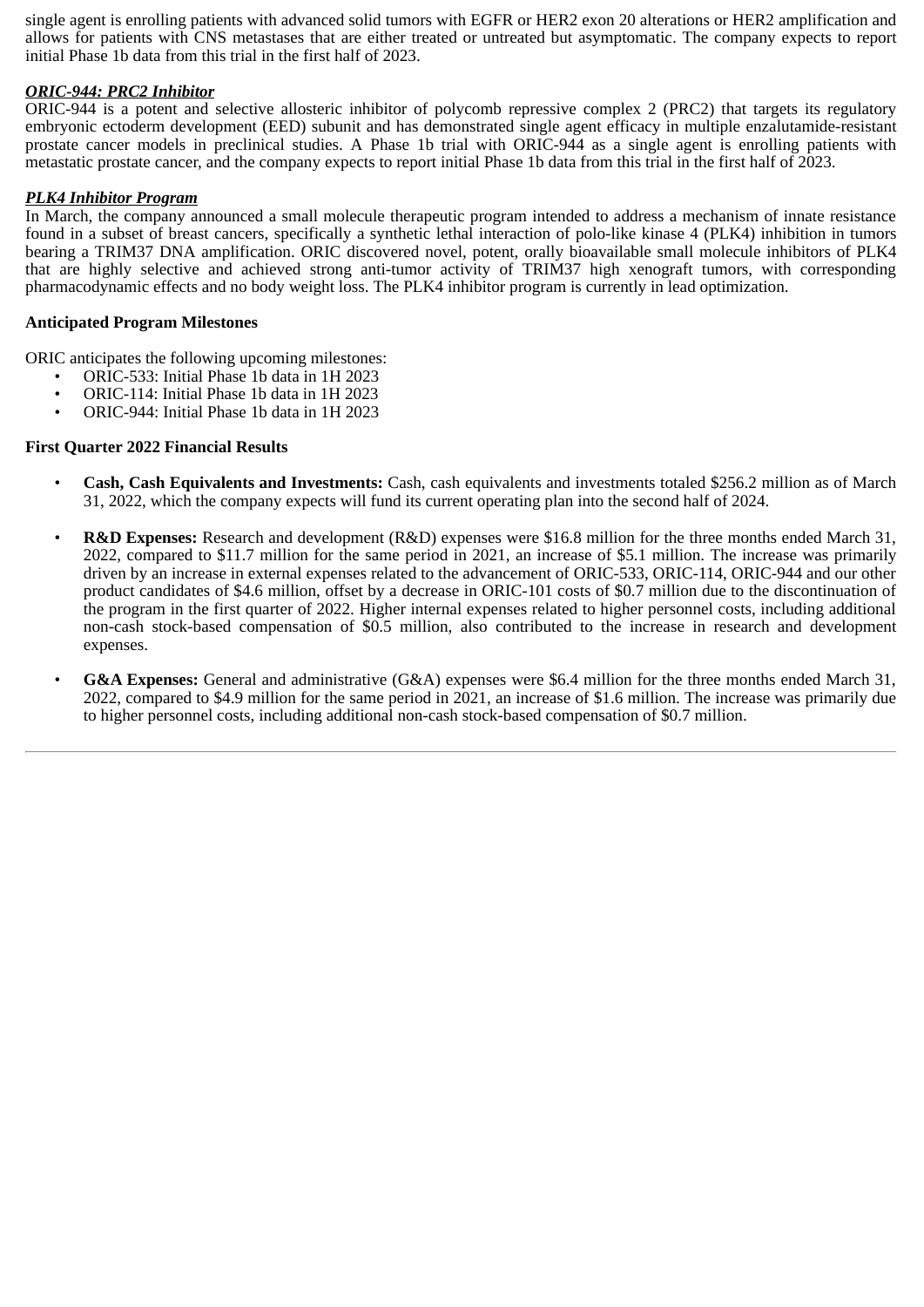#### **About ORIC Pharmaceuticals, Inc.**

ORIC Pharmaceuticals is a clinical stage biopharmaceutical company dedicated to improving patients' lives by *Overcoming Resistance In Cancer.* ORIC's clinical stage product candidates include (1) ORIC-533, an orally bioavailable small molecule inhibitor of CD73, a key node in the adenosine pathway believed to play a central role in resistance to chemotherapy- and immunotherapy-based treatment regimens, being developed for multiple myeloma, (2) ORIC-114, a brain penetrant inhibitor designed to selectively target EGFR and HER2 with high potency against exon 20 insertion mutations, being developed across multiple genetically defined cancers, and (3) ORIC-944, an allosteric inhibitor of the polycomb repressive complex 2 (PRC2) via the EED subunit, being developed for prostate cancer. Beyond these three product candidates, ORIC is also developing multiple precision medicines targeting other hallmark cancer resistance mechanisms. ORIC has offices in South San Francisco and San Diego, California. For more information, please go to www.oricpharma.com, and follow us on Twitter or LinkedIn.

## **Cautionary Note Regarding Forward-Looking Statements**

This press release contains forward-looking statements as that term is defined in Section 27A of the Securities Act of 1933 and Section 21E of the Securities Exchange Act of 1934. Statements in this press release that are not purely historical are forwardlooking statements. Such forward-looking statements include, among other things, statements regarding ORIC's development plans and timelines; the potential advantages of ORIC's product candidates and programs; plans underlying ORIC's clinical trials and development; the expected timing of reporting initial data from the ORIC-533, ORIC-114 and ORIC-944 clinical trials; plans underlying any of ORIC's other programs; ORIC's anticipated milestones; the period over which ORIC estimates its existing cash, cash equivalents and investments will be sufficient to fund its current operating plan; and statements by the company's chief executive officer. Words such as "believes," "anticipates," "plans," "expects," "intends," "will," "goal," "potential" and similar expressions are intended to identify forward-looking statements. The forward-looking statements contained herein are based upon ORIC's current expectations and involve assumptions that may never materialize or may prove to be incorrect. Actual results could differ materially from those projected in any forward-looking statements due to numerous risks and uncertainties, including but not limited to: risks associated with the process of discovering, developing and commercializing drugs that are safe and effective for use as human therapeutics and operating as an early clinical stage company; ORIC's ability to develop, initiate or complete preclinical studies and clinical trials for, obtain approvals for and commercialize any of its product candidates; changes in ORIC's plans to develop and commercialize its product candidates; the potential for clinical trials of ORIC-533, ORIC-114, ORIC-944 or any other product candidates to differ from preclinical, interim, preliminary or expected results; negative impacts of the COVID-19 pandemic on ORIC's operations, including clinical trials; the risk of the occurrence of any event, change or other circumstance that could give rise to the termination of ORIC's license agreements; ORIC's ability to raise any additional funding it will need to continue to pursue its business and product development plans; regulatory developments in the United States and foreign countries; ORIC's reliance on third parties, including contract manufacturers and contract research organizations; ORIC's ability to obtain and maintain intellectual property protection for its product candidates; the loss of key scientific or management personnel; competition in the industry in which ORIC operates; general economic and market conditions; and other risks. Information regarding the foregoing and additional risks may be found in the section entitled "Risk Factors" in ORIC's Quarterly Report on Form 10-Q filed with the Securities and Exchange Commission (the "SEC") on May 9, 2022, and ORIC's future reports to be filed with the SEC. These forward-looking statements are made as of the date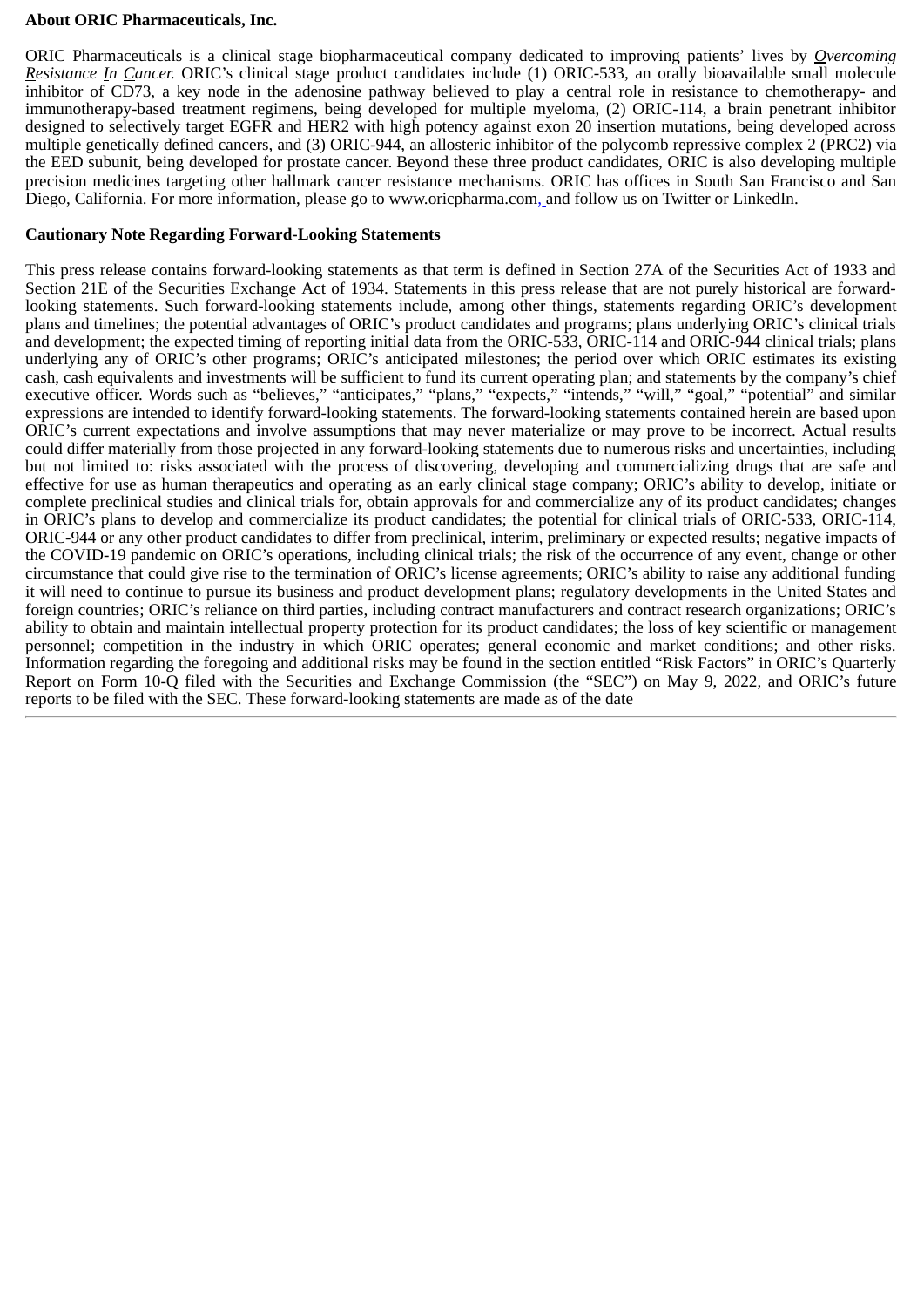of this press release, and ORIC assumes no obligation to update the forward-looking statements, or to update the reasons why actual results could differ from those projected in the forward-looking statements, except as required by law.

#### **Contact:**

Dominic Piscitelli, Chief Financial Officer dominic.piscitelli@oricpharma.com info@oricpharma.com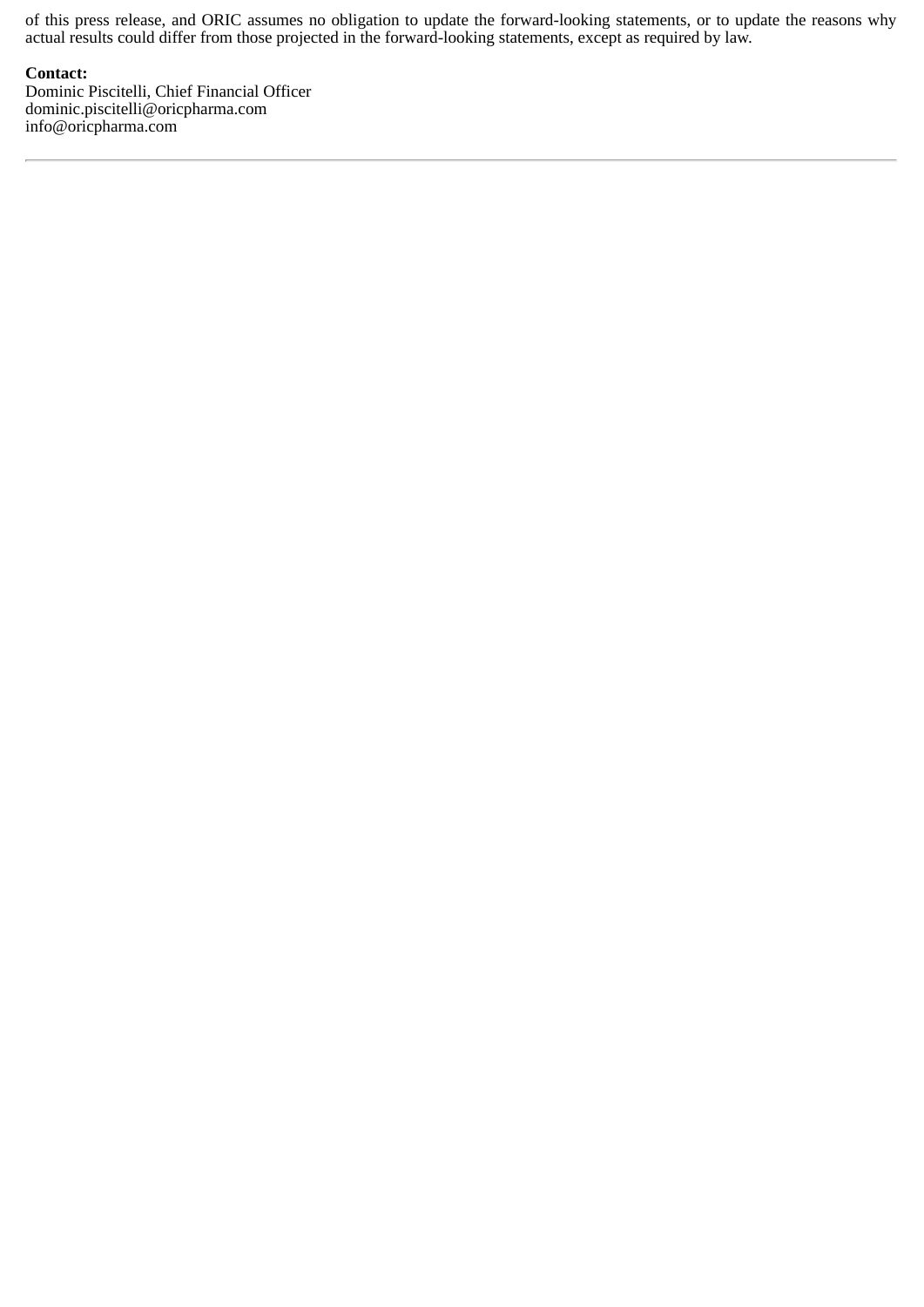#### **ORIC PHARMACEUTICALS, INC. CONDENSED BALANCE SHEETS** (in thousands, except share and per share amounts)

|                                                   |                                             | <b>March 31, 2022</b> |             |              | <b>December 31, 2021</b> |  |
|---------------------------------------------------|---------------------------------------------|-----------------------|-------------|--------------|--------------------------|--|
|                                                   |                                             |                       | (unaudited) |              |                          |  |
|                                                   | <b>Assets</b>                               |                       |             |              |                          |  |
| Current assets:                                   |                                             |                       |             |              |                          |  |
| Cash, cash equivalents and short-term investments |                                             | $\mathbb{S}$          | 234,622 \$  |              | 236,979                  |  |
| Prepaid expenses and other current assets         |                                             |                       | 4,463       |              | 3,543                    |  |
| Total current assets                              |                                             |                       | 239,085     |              | 240,522                  |  |
|                                                   |                                             |                       |             |              |                          |  |
| Long-term investments                             |                                             |                       | 21,577      |              | 43,386                   |  |
| Property and equipment, net                       |                                             |                       | 2,463       |              | 2,413                    |  |
| Other assets                                      |                                             |                       | 11,937      |              | 12,321                   |  |
| Total assets                                      |                                             | \$                    | 275,062     | \$           | 298,642                  |  |
|                                                   |                                             |                       |             |              |                          |  |
|                                                   | <b>Liabilities and Stockholders' Equity</b> |                       |             |              |                          |  |
|                                                   |                                             |                       |             |              |                          |  |
| Current liabilities:                              |                                             |                       |             |              |                          |  |
| Accounts payable                                  |                                             | $\mathbb{S}$          | 888         | $\mathbf{s}$ | 1,886                    |  |
| <b>Accrued liabilities</b>                        |                                             |                       | 10,929      |              | 13,265                   |  |
| Total current liabilities                         |                                             |                       | 11,817      |              | 15,151                   |  |
|                                                   |                                             |                       |             |              |                          |  |
| Other long-term liabilities                       |                                             |                       | 10,166      |              | 10,515                   |  |
| <b>Total liabilities</b>                          |                                             |                       | 21,983      |              | 25,666                   |  |
|                                                   |                                             |                       |             |              |                          |  |
| Total stockholders' equity                        |                                             |                       | 253,079     |              | 272,976                  |  |
| Total liabilities and stockholders' equity        |                                             |                       | 275,062     | \$           | 298,642                  |  |